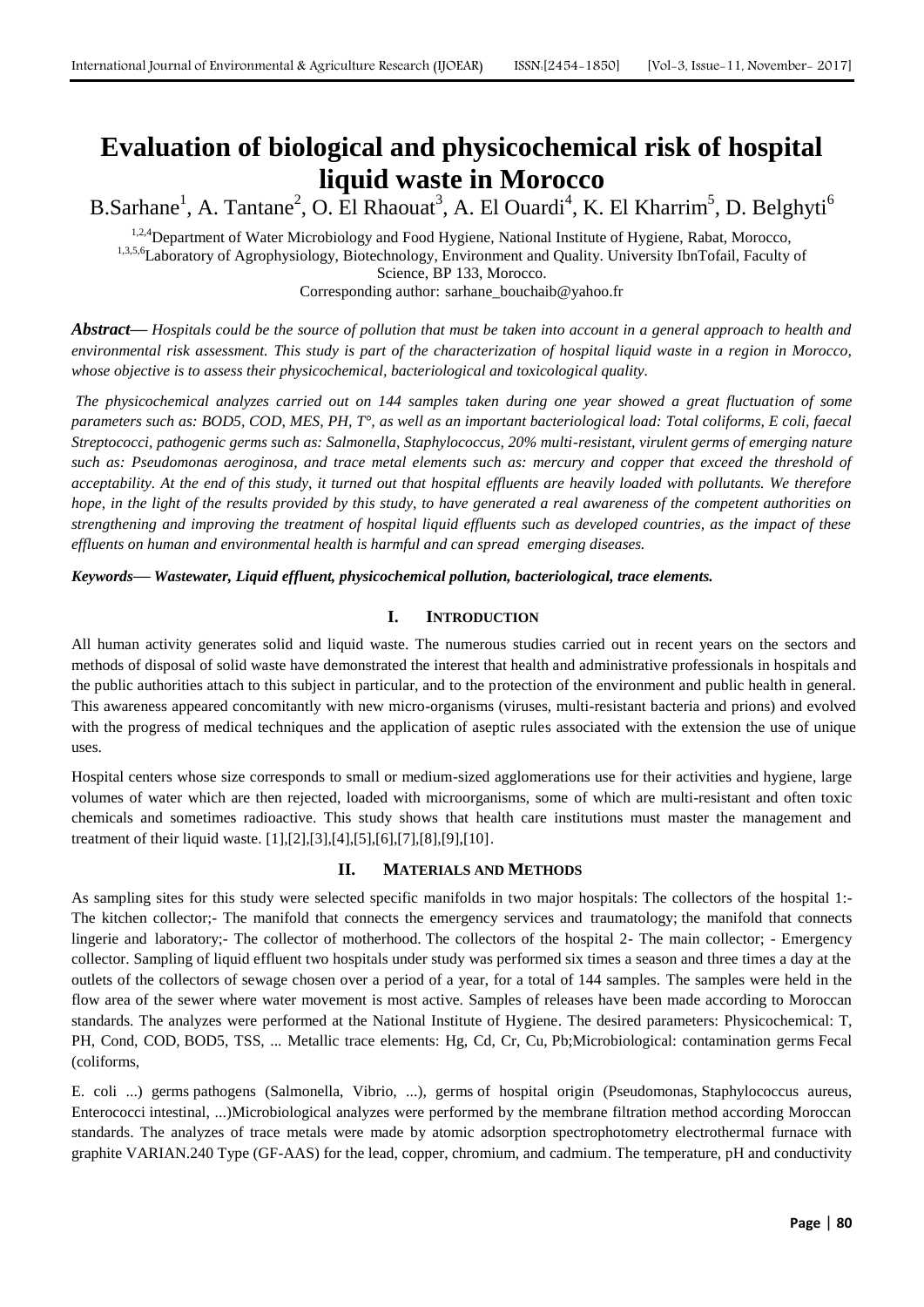were measured on site using a mobile ph-meter HANNA type of direct readout and type conductivity CONSORT 535 expressed in microseconds / cm.

## **III. RESULTS**

#### **3.1 Physicochemical parameters:**

### **3.1.1 Electrical conductivity**

The mean value of the conductivity is 1500 microseconds / cm in the rejection of the maternity hospital1.This is due to the misuse of detergents and ionizing injections [11]. This class value release to category 3 (release quality grid); [14].

**TABLE 1**

| TEMPORAL VARIATION OF ELECTRICAL CONDUCTIVITY AS A FUNCTION OF TIME |               |                        |                  |                     |                |                      |                                    |
|---------------------------------------------------------------------|---------------|------------------------|------------------|---------------------|----------------|----------------------|------------------------------------|
|                                                                     |               | <b>Hospital 1</b>      |                  |                     |                | <b>Hospital 2</b>    |                                    |
| $(\mu s/cm)$<br>électrique<br>Conductivité                          |               | Emergency+Traumatology | <b>Maternity</b> | Laboratory+Lingerie | <b>Kitchen</b> | <b>Mainrejection</b> | <b>Rejection of</b><br>emergencies |
|                                                                     | Winter        | 767,67                 | 1546,33          | 1323,67             | 1323,66        | 926,33               | 1249,33                            |
|                                                                     | <b>Spring</b> | 767,67                 | 1521             | 1328                | 1387,67        | 928,33               | 1251,33                            |
|                                                                     | <b>Summer</b> | 759                    | 1511,33          | 1348                | 1381           | 923,66               | 1247,66                            |
|                                                                     | Autumn        | 762,33                 | 1535,33          | 1348.67             | 1385,33        | 928                  | 1252,33                            |
|                                                                     | Mean          | 763                    | 1536,19          | 1337,085            | 1385           | 926,58               | 1250,1625                          |
|                                                                     | <b>STDEV</b>  | 3,571                  | 18,097           | 13,113              | 2,881          | 2,134                | 2,083                              |



**FIG 1: CHANGE IN ELECTRICAL CONDUCTIVITY DEPENDING ON THE SEASON**

## **3.1.2 Turbidity:**

The measurement of turbidity makes it possible to specify the visual information on the water. Turbidity indicates the presence of particles suspended in water (organic debris, clays, microscopic organisms, etc.).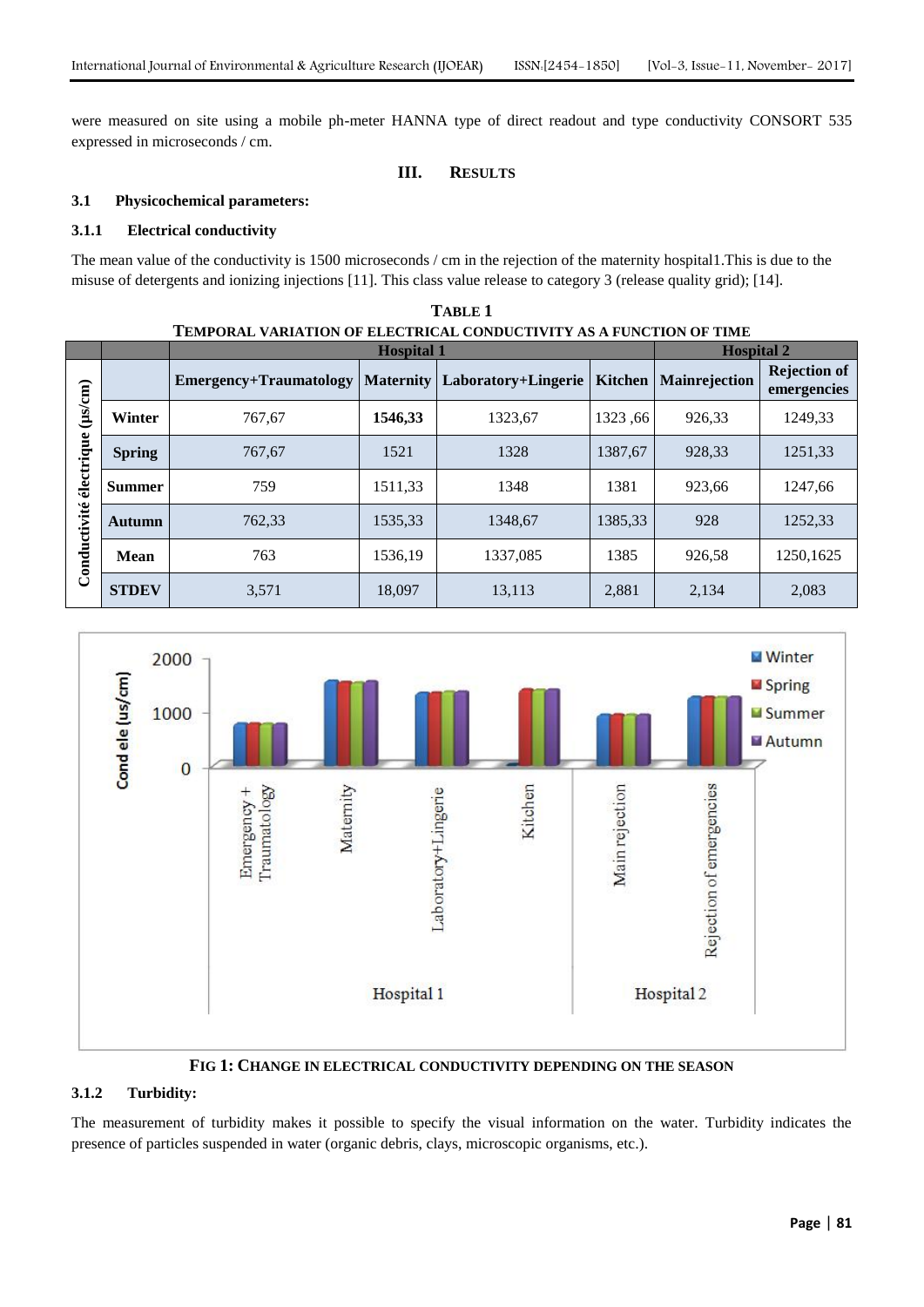| NABA 1                      |                   |                                      |                  |                     |                |                          |                                    |  |  |
|-----------------------------|-------------------|--------------------------------------|------------------|---------------------|----------------|--------------------------|------------------------------------|--|--|
|                             | <b>Hospital 1</b> |                                      |                  |                     |                | <b>Hospital 2</b>        |                                    |  |  |
| <b>CLLN</b><br>rbidity<br>름 |                   | $Emergency +$<br><b>Traumatology</b> | <b>Maternity</b> | Laboratory+Lingerie | <b>Kitchen</b> | <b>Main</b><br>rejection | <b>Rejection of</b><br>emergencies |  |  |
|                             | Winter            | 18,82                                | 178,19           | 194.12              | 13             | 46,36                    | 86,12                              |  |  |
|                             | <b>Spring</b>     | 18,82                                | 170,9            | 193,93              | 12,63          | 46,07                    | 178,33                             |  |  |
|                             | <b>Summer</b>     | 18,91                                | 177,07           | 192,8               | 12,22          | 47,33                    | 70,73                              |  |  |
|                             | Autumn            | 18,9                                 | 177,47           | 192,83              | 12,46          | 47                       | 70,5                               |  |  |
|                             | <b>Mean</b>       | 18,86                                | 175,91           | 193,42              | 12,57          | 46,69                    | 101,42                             |  |  |
|                             | <b>STDEV</b>      | 0.049                                | 3,37             | 0,703               | 0,328          | 0,577                    | 51,792                             |  |  |

**TABLE 2 MEASUREMENT OF THE TURBIDITY OF HOSPITAL EFFLUENTS IN THE HYDROLOGY LABORATORY - INH – RABAT**



The average value of turbidity is between 18 and 194 NTU (maximum value observed in laboratory collectors and lingerie to the hospital1).This prevents the propagation of light; therefore the hospital sewage clarification is necessary.

**TABLE: 3**

## **3.1.3 COD / BOD5:**

| <b>REPORT EVALUATIONS FOLLOW SAMPLING SITES</b> |                   |                                      |                  |                     |                   |                       |                                    |
|-------------------------------------------------|-------------------|--------------------------------------|------------------|---------------------|-------------------|-----------------------|------------------------------------|
|                                                 | <b>Hospital 1</b> |                                      |                  |                     | <b>Hospital 2</b> |                       |                                    |
| <b>DCO/DBO5</b>                                 |                   | $Emergency +$<br><b>Traumatology</b> | <b>Maternity</b> | Laboratory+Lingerie | <b>Kitchen</b>    | <b>Main rejection</b> | <b>Rejection of</b><br>emergencies |
|                                                 | 9 H 30            | 7.75                                 | 3,98             | 7.98                | 7.02              | 8,02                  | 8,09                               |
|                                                 | 11 H 40           | 7,19                                 | 4,01             | 7.89                | 6,81              | 8                     | 7,99                               |
|                                                 | 13 H 30           | 6,27                                 | 3,97             | 7.9                 | 6.77              | 7.98                  | 7,92                               |
|                                                 | Movenne           | 7,07                                 | 3,99             | 7,92                | 6,87              |                       |                                    |



**FIGURE 3: EVALUATION OF THE BIODEGRADABILITY OF HOSPITAL DISCHARGES ACCORDING TO THE DIFFERENT SITES**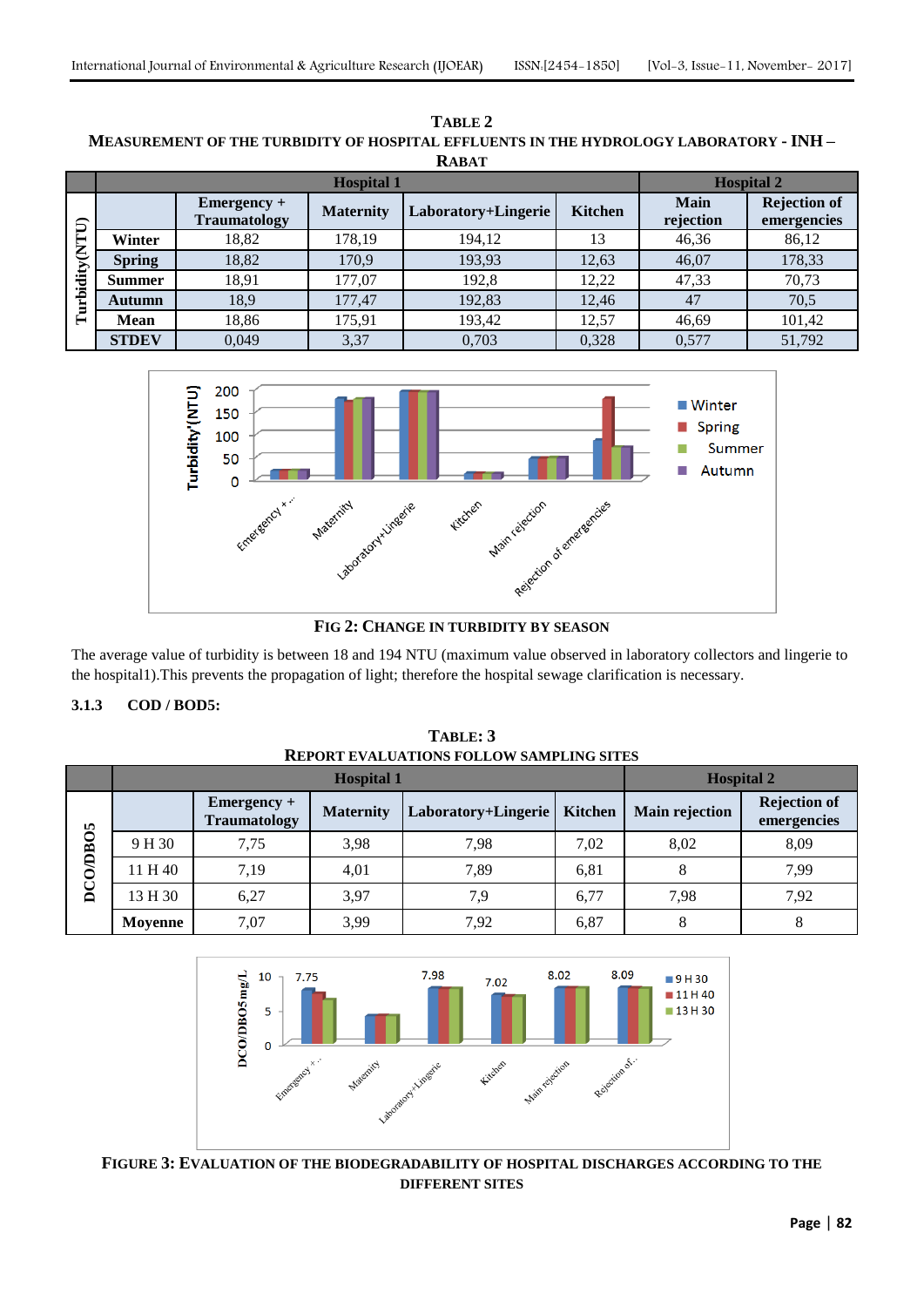The average values for the period of samples for the six releases of the two hospitals are between 6.5 and 8.21mg/L, indicating poor biodegradability due to the chemical nature of hospital discharges

#### **3.2 Metalic trace elements:**

- Mercury (Hg): Mercury concentrations are ten times the threshold value (0.05 mg / 1). This is due to the frequent use of mercury thermometers at the hospital and the use of mercury-based detergents.
- $\triangleright$  Copper (Cu): Copper reached 531.02 mg / 1 during the fall season for six of the two hospitals sampling sites; the concentration increase is mainly due to the use of reagents and chemicals in hospitals.

#### **3.3 Bacteriological parameters:**

#### **3.3.1 Microbiological indicators of faecal contamination**

The maximum value of E. coli was noticed during the period of high activity of hospital services, this indicates recent faecal contamination.



**FIG 4: TEMPORAL VARIATION IN ESCHERICHIA COLI**

### **3.3.2 Pathogens**

The burden of Staphylococcus aureus increases during the summer, especially during the period of high activity (11h 45min). The load reaches  $4.5 10^6$  CFU / 100 ml.



**FIG 5: TEMPORAL VARIATION IN STAPHYLOCOCCUS AUREUS**

## **3.4 Virulent germs**

Eight Salmonella have been identified in the main collectors and emergency hospital 2: Salmonella Chester, entertidis (MDR) and 2 Salmonella (MDR) in the collectors of the hospital1. and 2 Vibrio parahaemolyticus were isolated in the releases of the two hospitals for specific CHROMagar Vibrio and poly monovalent and serology.